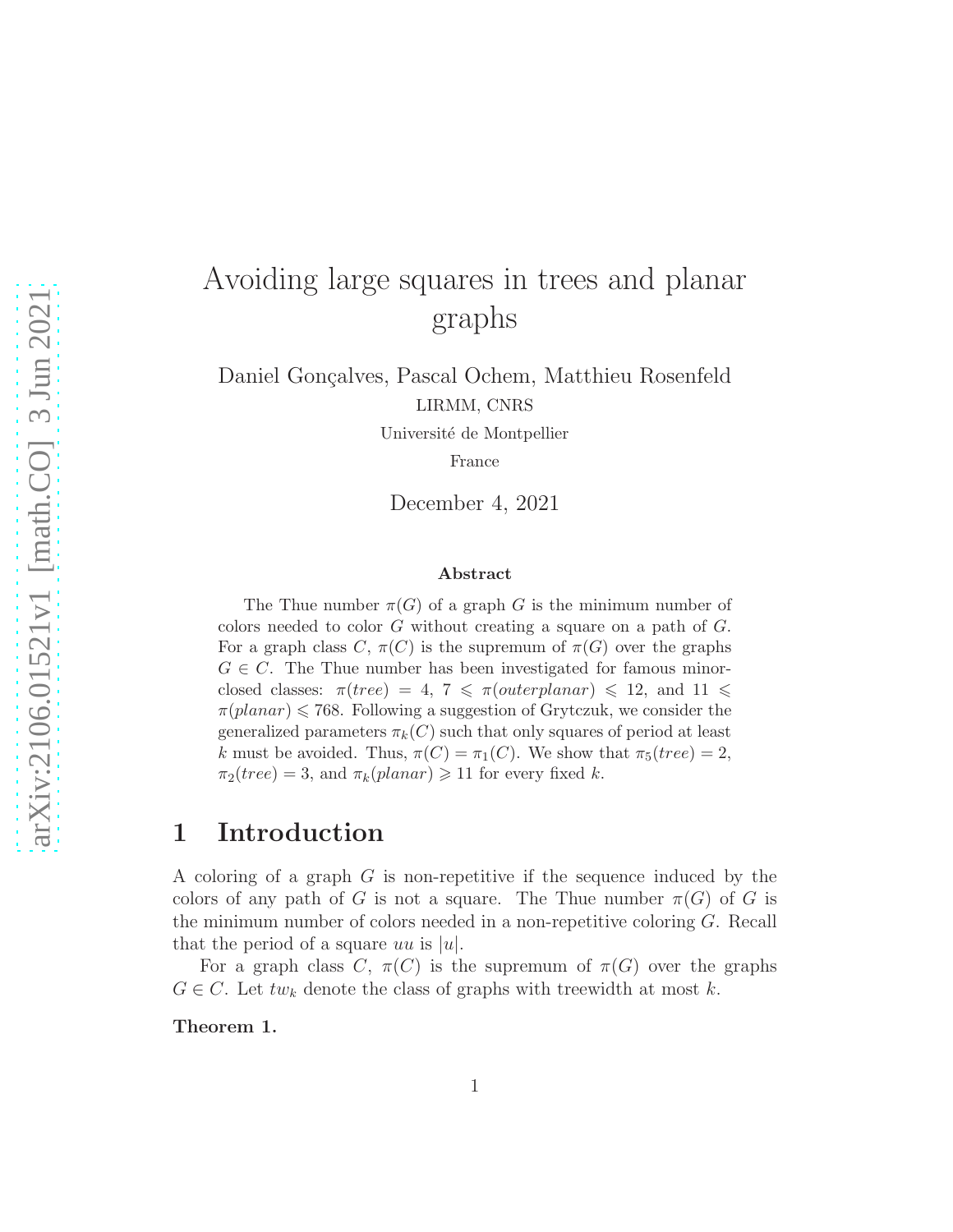- $\pi(path) = 3$  [\[12\]](#page-6-0)
- $\pi(tree) = 4$  [\[7\]](#page-6-1)
- $7 \leq \pi(\text{outerplanar}) \leq 12$  [\[2\]](#page-6-2)
- $\pi(tw_k) \leq 4^k$  [\[9\]](#page-6-3)
- 11  $\leq \pi$ (planar ∩ tw<sub>3</sub>)  $\leq \pi$ (planar)  $\leq 768$  [\[5,](#page-6-4) [4\]](#page-6-5)

Other types of coloring, namely proper coloring and star coloring [\[1\]](#page-6-6), are defined by forbidding only squares of period 1 and squares of period 1 and 2, respectively. The corresponding chromatic numbers  $\chi$  and  $\chi_s$  thus satisfy  $\chi(C) \leq \chi_s(C) \leq \pi(C)$  for every graph class C.

This paper investigates another variation of non-repetitive coloring, suggested by Grytczuk, such that only large enough squares are forbidden. The parameter  $\pi_k(G)$  is the minimum number of colors needed to color G such that no squares of period at least k appears in G. We similarly define  $\pi_k(C)$ for a graph class C, so that  $\pi(C) = \pi_1(C) \geq \pi_2(C) \geq \pi_3(C) \geq \cdots$ 

The case of words, i.e. infinite paths, is already settled

#### Theorem 2.

- $\pi_k(path) = 3$  for  $1 \leq k \leq 2$  [\[12\]](#page-6-0)
- $\pi_k(path) = 2$  for  $k \geq 3$  [\[6\]](#page-6-7)

We settle the case of trees in Section [2.](#page-2-0)

#### Theorem 3.

- $\pi_1(tree) = 4$
- $\pi_k(tree) = 3$  for  $2 \leq k \leq 4$
- $\pi_k(tree) = 2$  for  $k \geqslant 5$

<span id="page-1-0"></span>We also obtain a lower bound for planar graphs in Section [3.](#page-3-0)

**Theorem 4.** for every fixed k,  $\pi_k(\text{planar} \cap tw_3) \geq 11$ .

This disproves a conjecture of Grytczuk [\[8\]](#page-6-8) that  $\pi_k(\text{planar}) = 4$  for some  $k$ .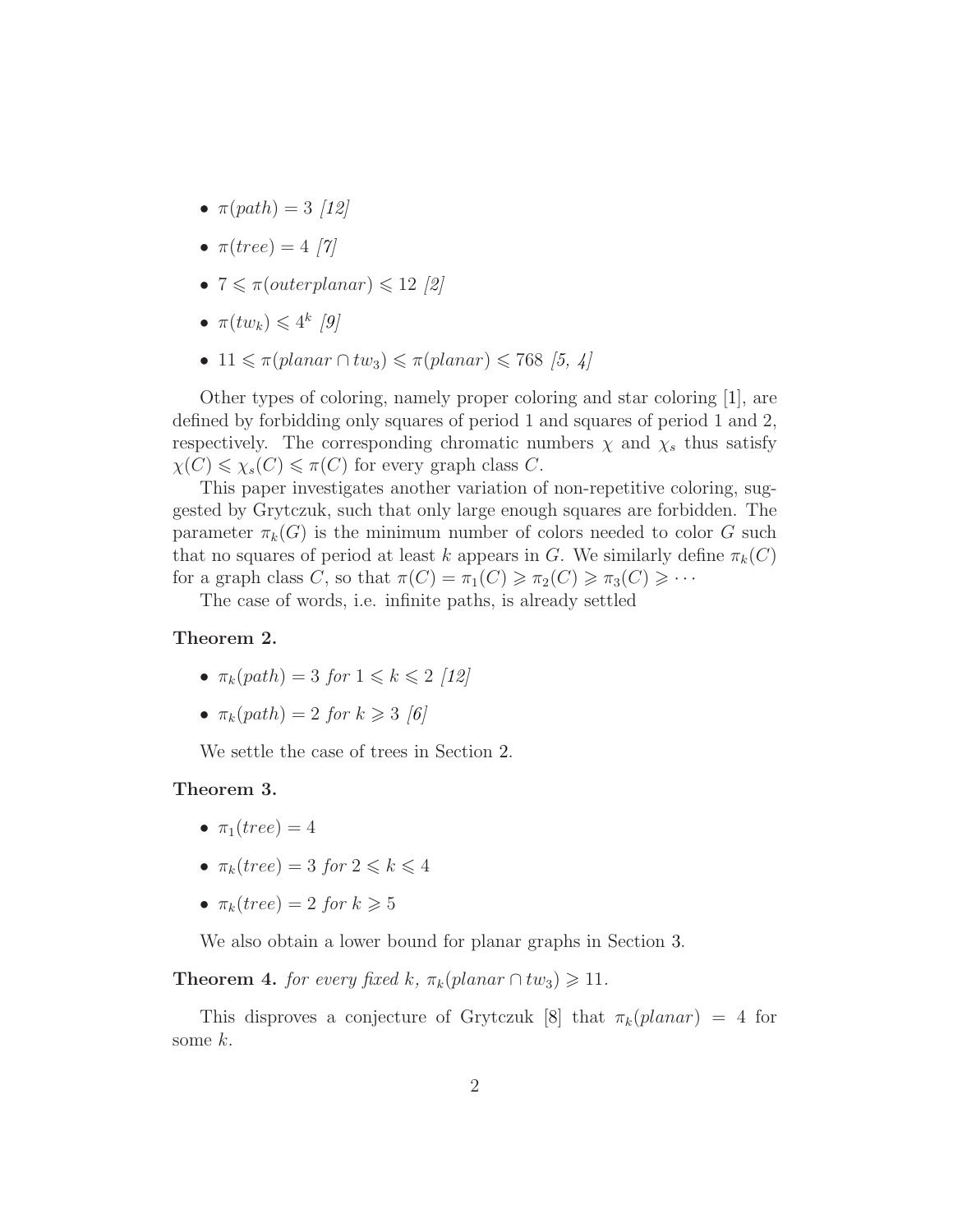### <span id="page-2-0"></span>2 Trees

Colorings of trees have been considered [\[11\]](#page-6-9) that minimize the critical exponent of repetitions. To avoid large squares, and for the same reasons as in [\[11\]](#page-6-9), we can assume without loss of generality that our colored tree is rooted and that all the vertices at the same distance to the root have the same color. So we only need to describe the word  $w$  lying on one branch of the tree. We adopt the counter-intuitive convention that the reading direction of w goes towards the root. Then every factor fs of w with  $|s|=1$ should be such that  $fsf^R$  (where  $f^R$  is the reverse of f) avoids the forbidden large squares. Let  $w_3$  be any infinite  $\left(\frac{7}{4}\right)$ 4  $^{+}$ )-free ternary word.

We obtain w by taking the image of any  $\left(\frac{7}{4}\right)$ 4 <sup>+</sup>)-free ternary word by the following morphisms.

We use the 12-uniform morphism  $g_2$  to prove  $\pi_2(tree) \leq 3$  and the 21uniform morphism  $g_5$  to prove  $\pi_5(tree) \leq 2$ :

| $g_2(0) = 011220012201$ | $g_5(0) = 001101110001010110010$ |
|-------------------------|----------------------------------|
| $g_2(1) = 122001120012$ | $g_5(1) = 001101110001001110101$ |
| $g_2(2) = 200112201120$ | $g_5(2) = 001101110001001101010$ |

A word u is d-directed if for every factor f of u of length d, the word  $f^R$ is not a factor of  $u$ . To prove that a word is  $d$ -directed, it suffices to check its factors of length d. A word is  $(\beta^+, n)$ -free if it contains no repetition with exponent strictly greater than  $\beta$  and period at least n. To prove the  $(\beta^+, n)$ -freeness, we use the method described in [\[10\]](#page-6-10). This way, we obtain the following.

- $g_2(w_3)$  is 3-directed and  $\left(\frac{19}{10}\right)$ 10  $^+, 2$ )-free.
- $g_5(w_3)$  is 20-directed and  $\left(\frac{83}{42}\right)$ 42  $^+, 5$ )-free.

Consider  $g_2(w_3)$ . For contradiction, suppose that  $g_2(w_3)$  contains a factor fs with  $|s| = 1$  such that the word  $fsf^R$  contains a square of period  $p \ge 20$ . Since  $fsf^R$  is a palindrome, we can assume that the center of the square is on the left of s. Since  $fs$  is  $\left(\frac{19}{10}\right)$ 10  $^{+}$ , 2)-free, fs must contain (as a suffix) a prefix of this square of length at least  $p + 1$  and at most  $\frac{19}{10}p$ . So  $sf^R$  must contain (as a prefix) a suffix  $x$  of this square of length at most  $p$  and at least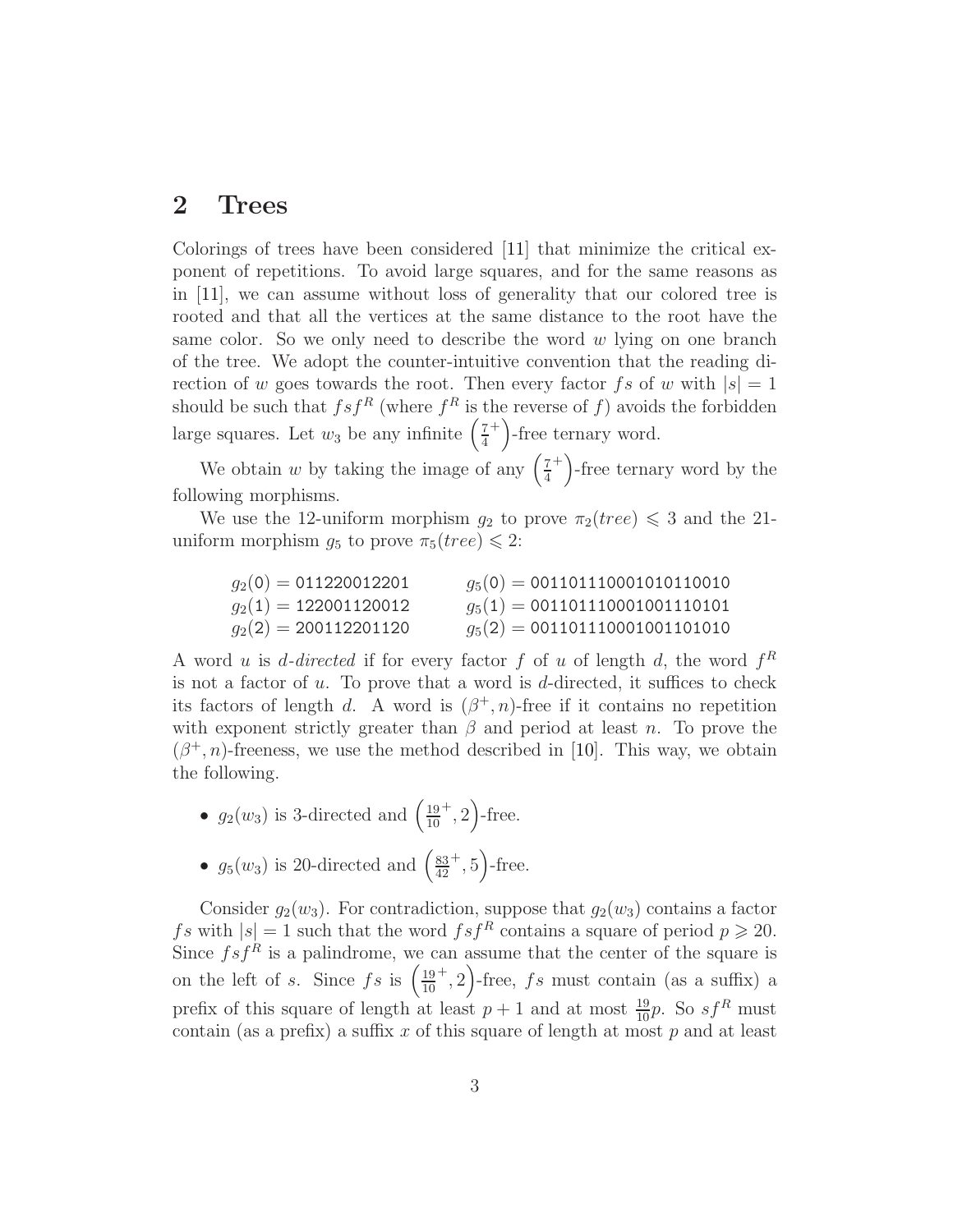$\frac{1}{10}p+1 \geq 3$ . Because of the square, x appears both in fs and sf<sup>R</sup>. Notice that  $(f_s)^R = sf^R$ , so that fs contains both x and  $x^R$ . This is a contradiction since  $|x| \geq 3$  and fs is 3-directed. Finally, an exhaustive computer check shows that the words  $fsf^R$  contain no square of period p with  $2 \leq p \leq 19$ .

The proof for  $g_5(w_3)$  is similar.

### <span id="page-3-0"></span>3 Planar graphs

<span id="page-3-2"></span>We start with helpful results.

Lemma 5.  $\pi$ (planar  $\cap$  tw<sub>3</sub>)  $\geq \pi$ (outerplanar) + 4

*Proof.* Let H be an outerplanar graph such that  $\pi(H) = \pi(outerplanar)$ . We construct a planar graph G as follows. We start with a matching  $a_1b_1, a_2b_2, \cdots, a_{1000}b_{1000}$ . For every vertex x in this matching, we add a copy  $H_x$  of H and we make x adjacent to every vertex of  $H_x$ . Finally we add two adjacent vertices c and d and we make them adjacent to every vertex in the matching.

For contradiction, suppose that  $\pi(G) \leq \pi(H) + 3$  and let m be a nonrepetitive coloring of G using the alphabet  $A = \{1, 2, \dots, \pi(H) + 3\}$ . Since  $\pi(H)+3 \leq 15$ , two edges of the matching get the same colors. Without loss of generality,  $m(a_1) = m(a_2) = 1$  and  $m(b_1) = m(b_2) = 2$ . We can also assume that  $m(c) = 3$  and  $m(d) = 4$ . Let u be a vertex in  $H_{a_1}$ . Because of the edge  $ua_i, m(u) \neq 1$ . Also  $m(u) \neq 3$ , since otherwise the path  $ua_1ca_2$  would create the square 3131. Symmetrically,  $m(u) \neq 4$ . Thus  $m(H_{a_1}) \subset A \setminus \{1, 3, 4\}$ . Since  $|A \setminus \{1, 3, 4\}| = \pi(H)$ , there exists a vertex u in  $H_{a_1}$  such that  $m(u) = 2$ . By swapping the roles of colors 1 and 2 in the argument above, we deduce that there exists a vertex v in  $H_{b_1}$  such that  $m(u) = 1$ . Now the path  $ua_1b_1v$ creates the square 2121, which is a contradiction.  $\Box$ 

<span id="page-3-1"></span>**Lemma 6.** Let  $k$  be a fixed integer and let  $P$  be a path. In every proper coloring of P avoiding squares of period at least k, every subpath of P with 4k vertices contains at least 3 colors.

*Proof.* A proper 2-coloring of the path of  $4k$  vertices contains the square  $(01)^{2k}$  of period  $2k$ . So at least 3 colors are needed to avoid squares of period at least k.  $\Box$ 

<span id="page-3-3"></span>**Lemma 7.** For every fixed  $k$ , there exists an outerplanar graph that admits no proper 5-coloring avoiding squares of period at least k.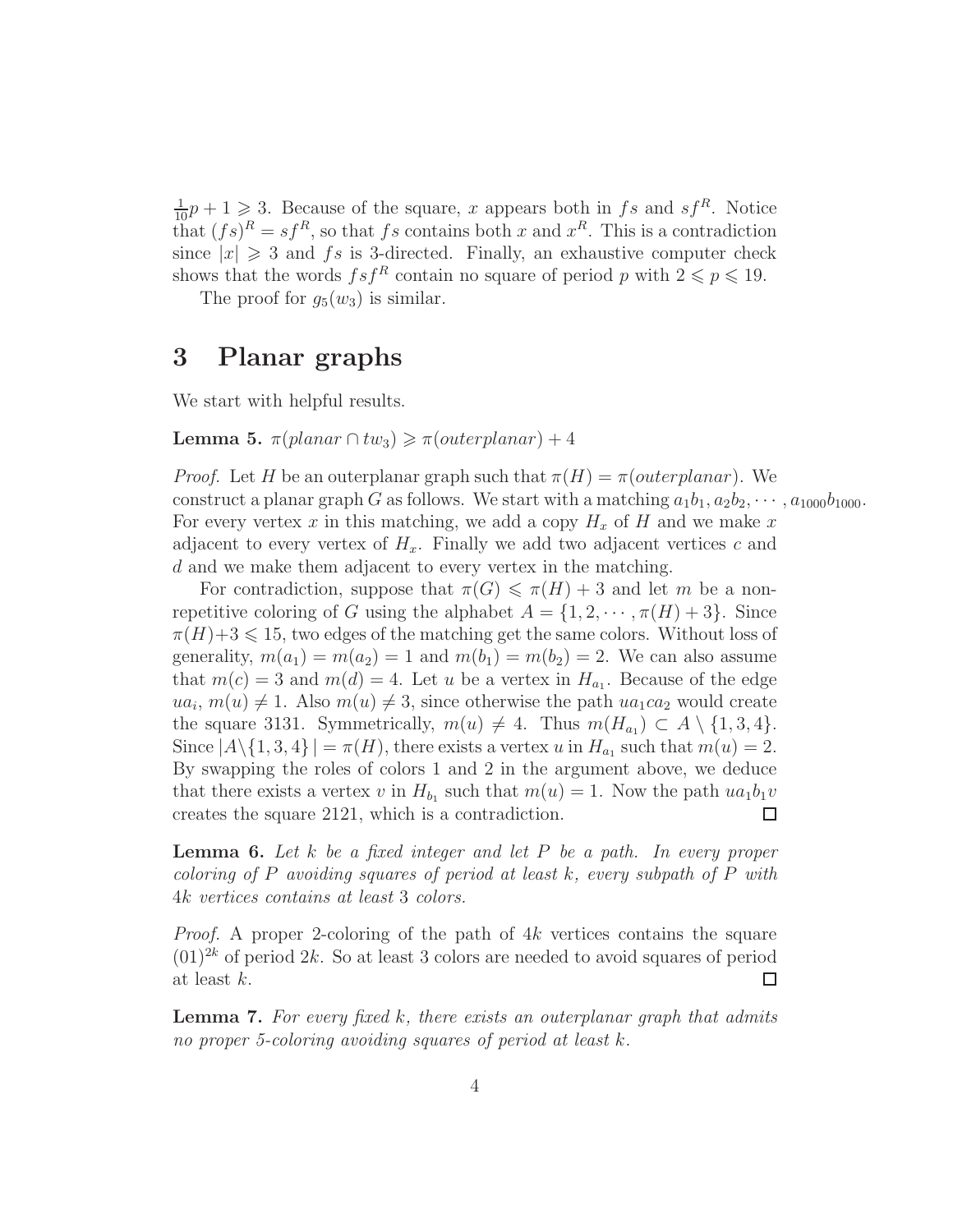*Proof.* Our outerplanar graph  $G$  has a root vertex and vertices at distance  $i$ from the root are said to be on level i. A vertex on level  $i + 1$  has exactly one neighbor on level i. The neighborhood on level  $i + 1$  of vertex on level i induces a very long path. Finally, G contains 10k levels.

For contradiction, suppose that G has a proper 5-coloring avoiding squares of period at least k using the colors  $\{0, 1, 2, 3, 4\}$ . Without loss of generality, the root (on level 0) is colored 0. Without loss of generality, the very long path on level 1 contains two non-intersecting occurrences of a long factor of the form  $w1$ . Now we consider the very long path on level 2 adjacent to the suffix letter 1 of the rightmost occurrence of  $w1$ . It does not contain color 0, since otherwise we would have the long square  $w10w10$  such that the first 0 is the root and the second 0 is on level 2. So it must be colored with the remaining colors  $\{2, 3, 4\}$ . By Lemma [6,](#page-3-1) each of the three colors in {2, 3, 4} are recurrent in our very long path. In particular, it contains two non-intersecting occurrences of a long factor of the form z2. On level 3, below the suffix letter 2 of the rightmost occurrence of  $z2$ , the very long path does not contain color 2, since otherwise we would have the long square  $z21z21$ . So this very long path on level 3 must be colored with letters  $\{0, 3, 4\}$ .

Continuing this line of reasonning leads to the existence of a downward path from the root such that the vertex on level i is colored i (mod 5). So G contains the long square  $(01234)^{2k}$ .  $\Box$ 

We define the sequence  $G_i$  of planar triangulations with treewidth 3 such that  $G_0$  is  $K_4$  and  $G_{i+1}$  is obtained by adding a vertex of degree 3 in every face of  $G_i$ .

<span id="page-4-0"></span>let us give some properties of the sequence of  $G_i$ .

**Lemma 8.** If xy is an edge of  $G_i$ , then x and y are adjacent to every vertex of a path on t vertices in  $G_{i+t}$ . Moreover,  $G_i$  and this path have an empty intersection.

We define the sequence  $U_i$  of outerplanar graphs as follows:

- every graph  $U_i$  has exactly one main edge.
- $U_0$  is  $K_2$ .
- $U_{i+1}$  is obtained from a copy of  $U_i$  with main edge ab and a copy of  $U_i$ with main edge  $cd$  by identifying the vertices  $b$  and  $c$  and adding the edge *ad*. Then *ad* is the main edge of  $U_{i+1}$ .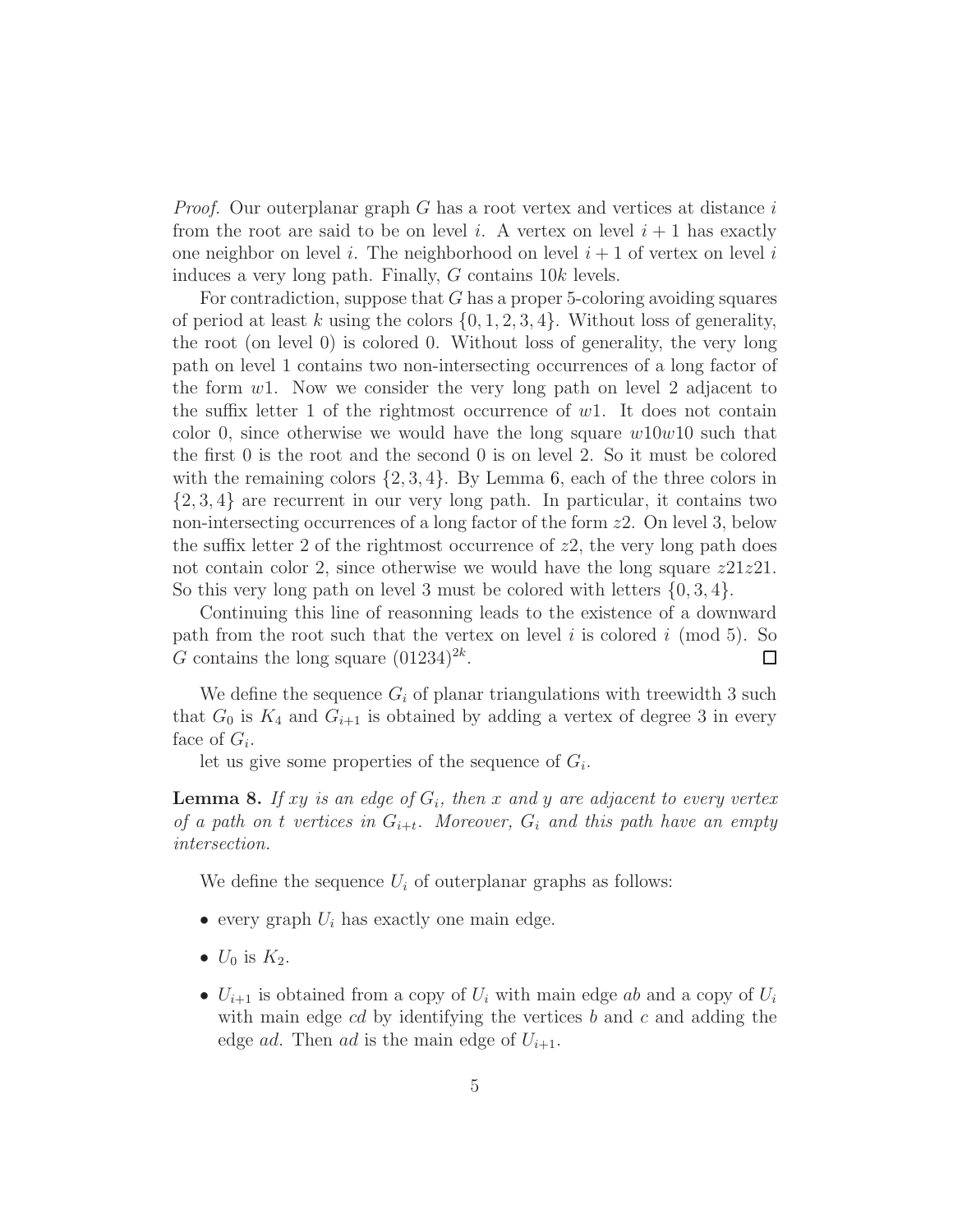<span id="page-5-0"></span>It is not hard to check that every outerplanar graph is the subgraph of some graph  $U_i$ .

### **Lemma 9.** If x is a vertex of  $G_i$ , then x is adjacent to every vertex of a copy of  $U_t$  in  $G_{i+t+2}$ . Moreover,  $G_i$  and this copy of  $U_t$  have an empty intersection.

We are ready to prove Theorem [4.](#page-1-0) For contradiction, suppose that  $q$  is the smallest integer such that all the  $G_i$ 's can be colored with 10 colors such that the period of every square is at most  $q$ . By Lemma [8,](#page-4-0) we can assume that the 10-coloring is proper and we use the alphabet  $A_{10} = \{0, \dots, 9\}.$ 

Recall the  $\pi(outerplanar) \geq 7$  [\[2\]](#page-6-2). Using Lemma [5,](#page-3-2) we obtain  $\pi(planar\cap$  $tw_3$ )  $\geq 11$ . Let W be a witness of this lower bound. Then every proper 10coloring of a graph  $G_i$  that contains W must contain a square with period at least 2. This shows that  $q \geq 2$ .

By definition of q, there exists j such that every proper 10-coloring of  $G_i$  contains a square of period q. By permuting the colors, we can assume that this square is  $S = 0 \cdots 10 \cdots 1$  where  $|0 \cdots 1| = q$ . By Lemma [8](#page-4-0) and Lemma [6,](#page-3-1) there exists a such that in  $G_{j+a}$ , the endpoints of the edge colored 10 at the center of S are adjacent to a path containing 3 different colors. These 3 colors are distinct from 0 and 1. So without loss of generality,  $G_{j+a}$ contains the three words of the form  $F_x = 0 \cdots 1x0 \cdots 1$  with  $x \in \{2, 3, 4\}$ .

By Lemma [9](#page-5-0) and Lemma [7,](#page-3-3) there exists b such that in  $G_{j+a+b}$ , the vertex colored 1 that is the common suffix of the words  $F_x$  is adjacent to an outerplanar containing 6 different colors. Let  $Q_6 \subset A_{10}$  be the set of these 6 colors. First,  $1 \notin Q_6$  because the coloring is proper. If there exists  $x \in Q_6 \cap \{2, 3, 4\},$ then  $G_{j+a+b}$  would contain the square  $F_x x = 0 \cdots 1x0 \cdots 1x$  with period  $q + 1$ . That would contradict the minimality of q, so  $Q_6 \cap \{2, 3, 4\} = \emptyset$ . Therefore,  $Q_6 = \{0, 5, 6, 7, 8, 9\}$ . Since  $0 \in Q_6$ ,  $G_{j+a+b}$  contains the overlap  $0 \cdots 10 \cdots 10$ .

We have seen that the square with period q and length  $2q$  in  $G_{i+a}$  extends to one letter to right in  $G_{j+a+b}$  to give the overlap with period q and length  $2q + 1$ . Similarly, the suffix of length  $2q$  of this overlap in  $G_{j+a+b}$  is again a square that extends to an overlap in  $G_{j+2(a+b)}$ . So  $G_{j+2(a+b)}$  contains a repetition with period q and length  $2q + 2$ . By induction,  $G_{j+2q(a+b)}$  contains a repetition with period q and length 4q. This repetition in  $G_{j+2q(a+b)}$  is a fourth power with period q and thus a square with period  $2q$ . Finally, this contradicts the minimality of q.